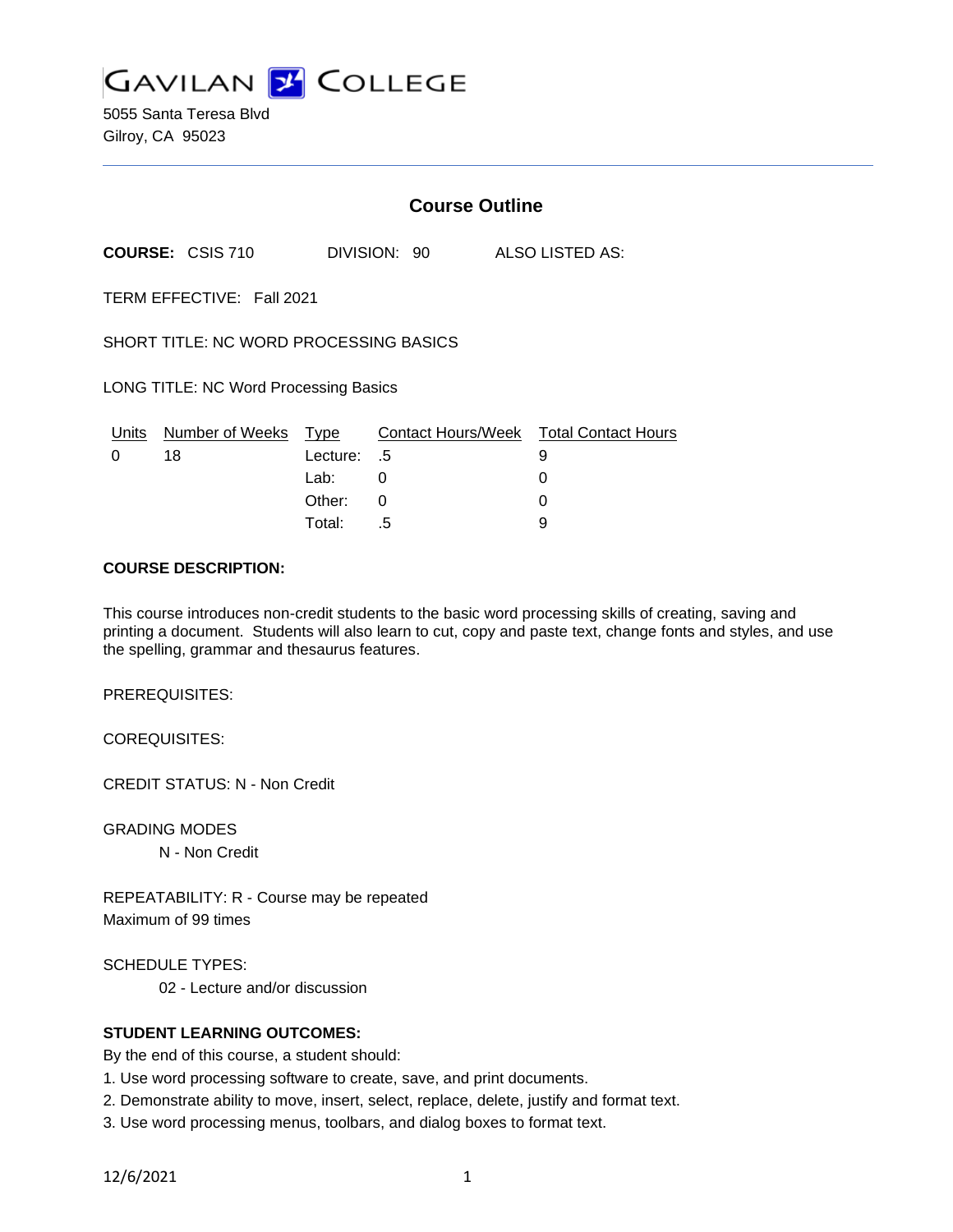## **COURSE OBJECTIVES:**

By the end of this course, a student should:

- 1. Format text and use styles.
- 2. Create, edit, save, and print a document.

## **CONTENT, STUDENT PERFORMANCE OBJECTIVES, OUT-OF-CLASS ASSIGNMENTS**

#### 1 Hour

Content: Review course syllabus, lab requirements and rules; review Parts of a Computer. Go over Computer Terminology for Word processing and Parts of the Word Screen. Work from a flash drive; input text; discuss concept of word-wrap; make a header; use icons to bold and underline text; save document to flash drive; print.

## 1 Hour

Content: Review and employ operations from previous class; work with an existing document; use icons to underline and center text; practice making revisions by inserting and deleting; use "save as" to save a file.

## 1 Hour

Content: Review and employ operations from previous classes; use tab for indenting; introduce zoom, auto complete, and auto correct; use print preview. Create a memorandum with specific spacing.

# 1 Hour

Content: Review and employ operations from previous classes; access file from flash drive; use Short Cuts to move through a document; highlight to select and deselect text; insert information with cursor; use backspace and delete.

## 1 Hour

Content: Review and employ operations from previous classes; use spell and grammar check.

1 Hour

Content: Review and employ operations from previous classes; introduce letter format. Create a letter with correct format.

1 Hour

Content: Review and employ operations from previous classes; number sentences; double space.

1 Hour

Content: Practice all skills learned in previous classes; review word processing Short Cuts for centering, bolding, underlining, numbering, and spacing; change font, style and size.

1 Hour

Content: Key and revise a paragraph by following a list of instructions that require use of: indenting; changing font size; cutting and pasting; double spacing; inserting; underlining, bolding, and centering the title; changing filenames; saving; printing.

## **METHODS OF INSTRUCTION:**

Lecture and application; use of computers, computer tutorials and video

## **METHODS OF EVALUATION:**

Skill demonstrations Evaluation Percent 80 Evaluation Description Class exercises and tests.

Objective examinations Evaluation Percent 20 Evaluation Description Final class project